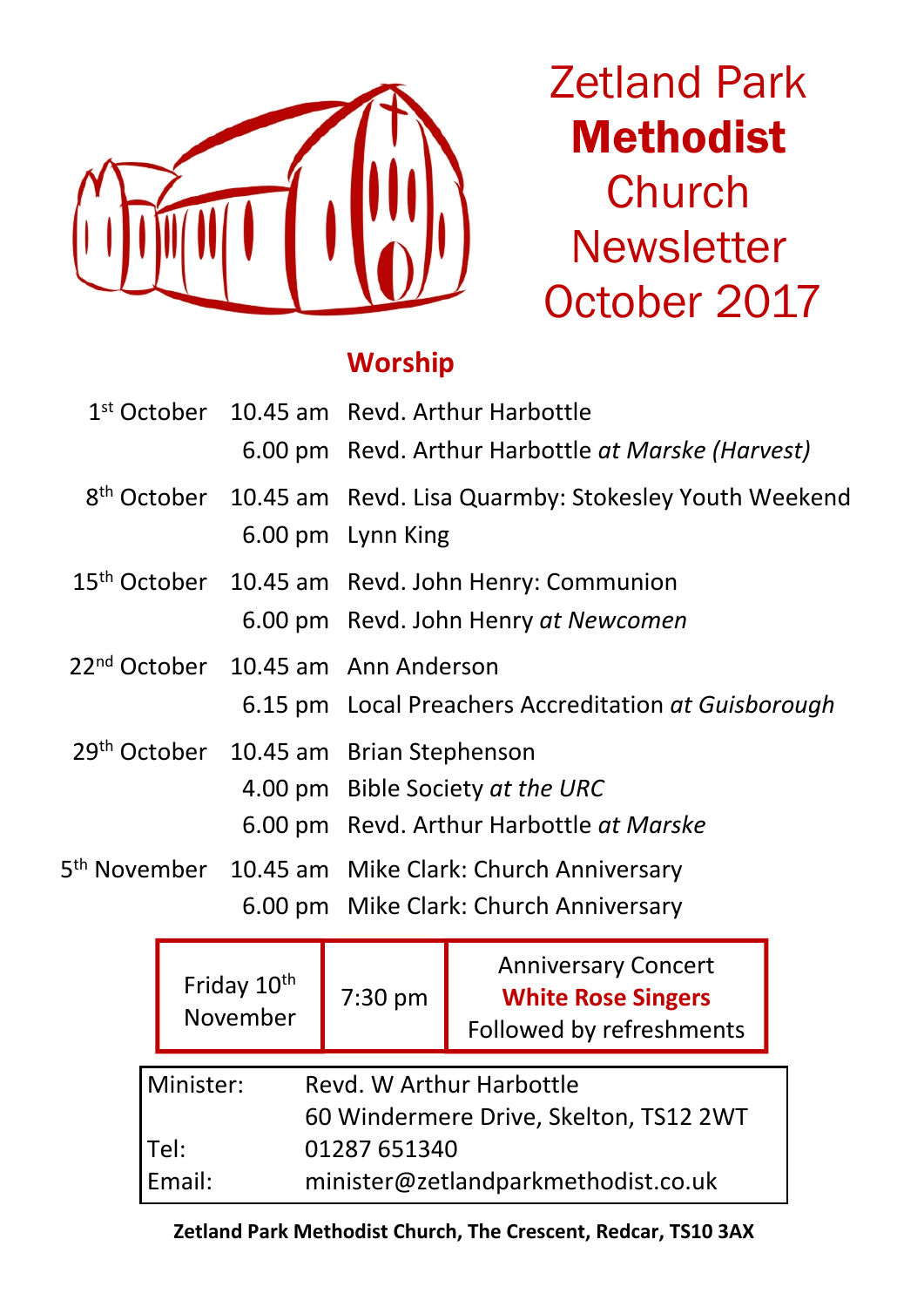### **The Pathfinder Process. Growing in Faith and Fruitfulness. A process and time of reflection for Cleveland and Danby Circuit.**

What is the pathfinder process all about? It is about building a picture: building a picture of where we are in order that we might prayerfully consider where we would like to be in the future. It is also about encouragement – we want to hear what are the important things to you as a Church within your context as you journey on together toward the future.

We long to see the Churches within our Circuit continue to grow in their understanding of mission, outreach and purpose as we grow closer in our walk with Jesus and as we seek to be ever faithful to His command to 'go and make disciples'!

One of the ways that we can fulfil this calling is to establish what needs to be put in place in order to help you within your mission in your local setting; and of course there is a preliminary stage to all that, a process of review.

Among other things (such as clearing a way, working out if you have the resources for the journey etc.), finding a path is about three things: it is about deciding where you are, where you want to go and then working out the best way to get there.

We want to honour, cherish and affirm the faithful witness of the people called Methodists in this part of the world, however I believe that we also ought to be about seeking to discern where, as a Circuit and Churches within the circuit, we can strengthen, support and reinforce the witness to God's saving love in Jesus Christ.

What are the actions and changes we need to take to enable us to be creative and fruitful as God's people here and now. Jesus said, "You did not choose me, but I chose you and appointed you so that you might go and bear fruit - fruit that will last" (John 15:16 NIV).

We need to consider how our work, our 'fruit' can be sustained and continued. What will we need to do to sustain a future where 'mission is a priority, growth a possibility and grace a focus' (The Methodist Church 2005)?

Revd John, September 2017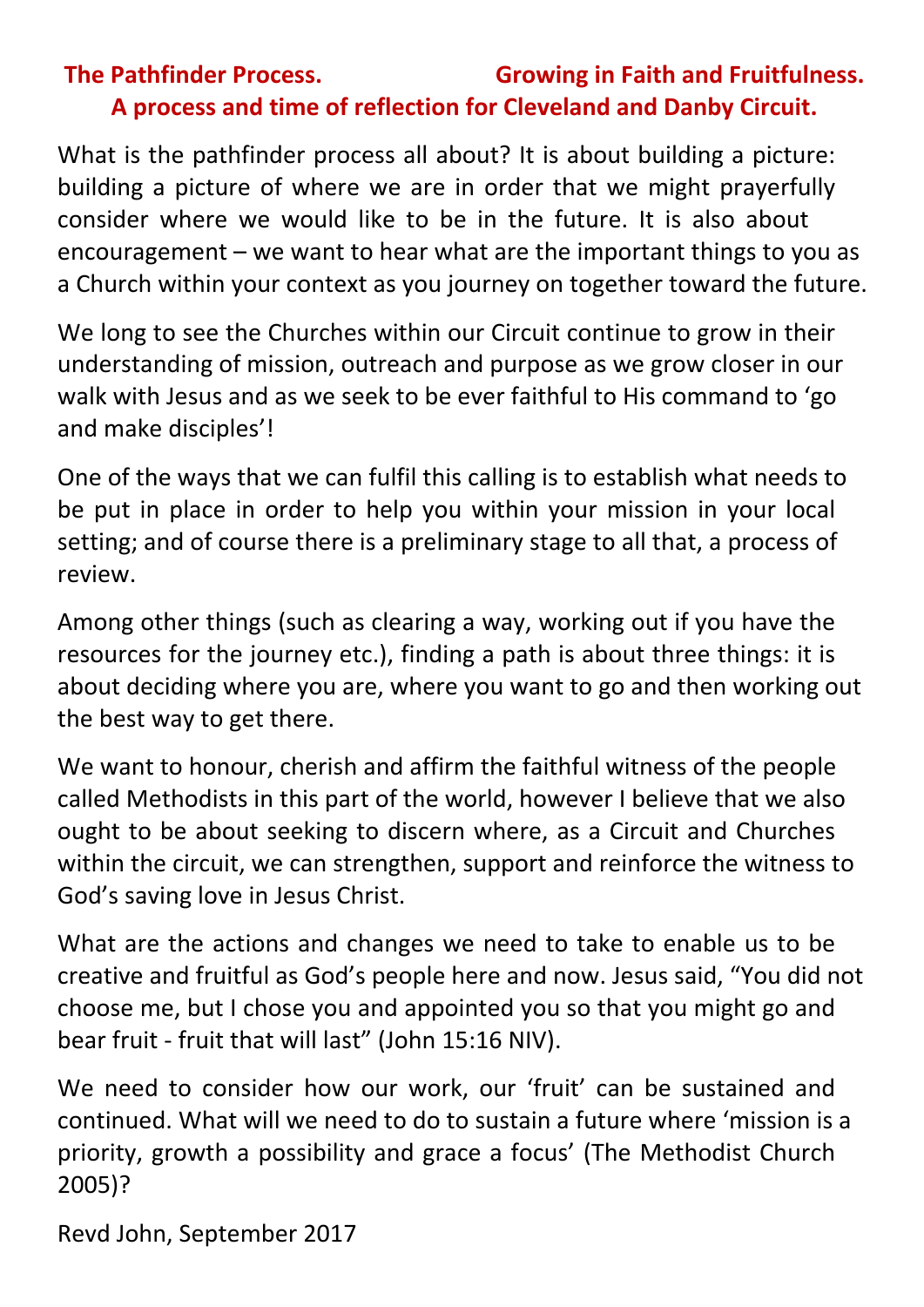I went out the other morning to place rubbish in the bin and, for the first time, noticed numerous trailing runners on the early clematis hanging randomly from the trellis and looking very in need of being trained and organised if they are to be ready to give a good show in the Spring! It reminded me of a quote I chose to do an essay on while pursuing the MA course at Cliff College in 2014. The quote was words of Revd George Whitfield, a contemporary and sometimes friend of John and Charles Wesley.

> "*My brother Wesley acted wisely,"* Whitefield said. *"The souls that were awakened under his ministry he joined in societies, and thus preserved the fruit of his labour. This I neglected, and my people are a rope of sand."*

The early Methodist societies and classes were a hugely successful way of training and encouraging those who responded to Wesley's preaching. It ensured that they were helped to develop and grow in Biblical understanding and in application of their discipleship to everyday life.

Without that training, like my clematis, Whitfield's followers

became messy and disorganised as individuals and as disciples. They lacked the training to give structure to their discipleship and became a "rope of sand" - I just love that phrase!!!!

So too in the church today, we all need training and encouragement. That cannot just come from attending Sunday (or even Thursday) services but from organised study of Scripture and the reading of inspiring literature. I wouldn't go so far as saying that everyone has to attend a house/fellowship group though my experience tells me that those who do are usually far more confident and assured in their faith. And when I say a house group, I am not necessarily thinking of one formally organised by the church - it could be a gathering of a handful of near neighbours who meet to share fellowship, support one another and maybe talk about the sermon on Sunday or a Biblical passage that sparks their interest. That often gets folk digging deeper into Scripture and their understanding of it and then gets them excited about what, together, they have learnt! One word of warning, though. It is very easy for small groups like that to pick up some strange, one might even say wayward, ideas, which is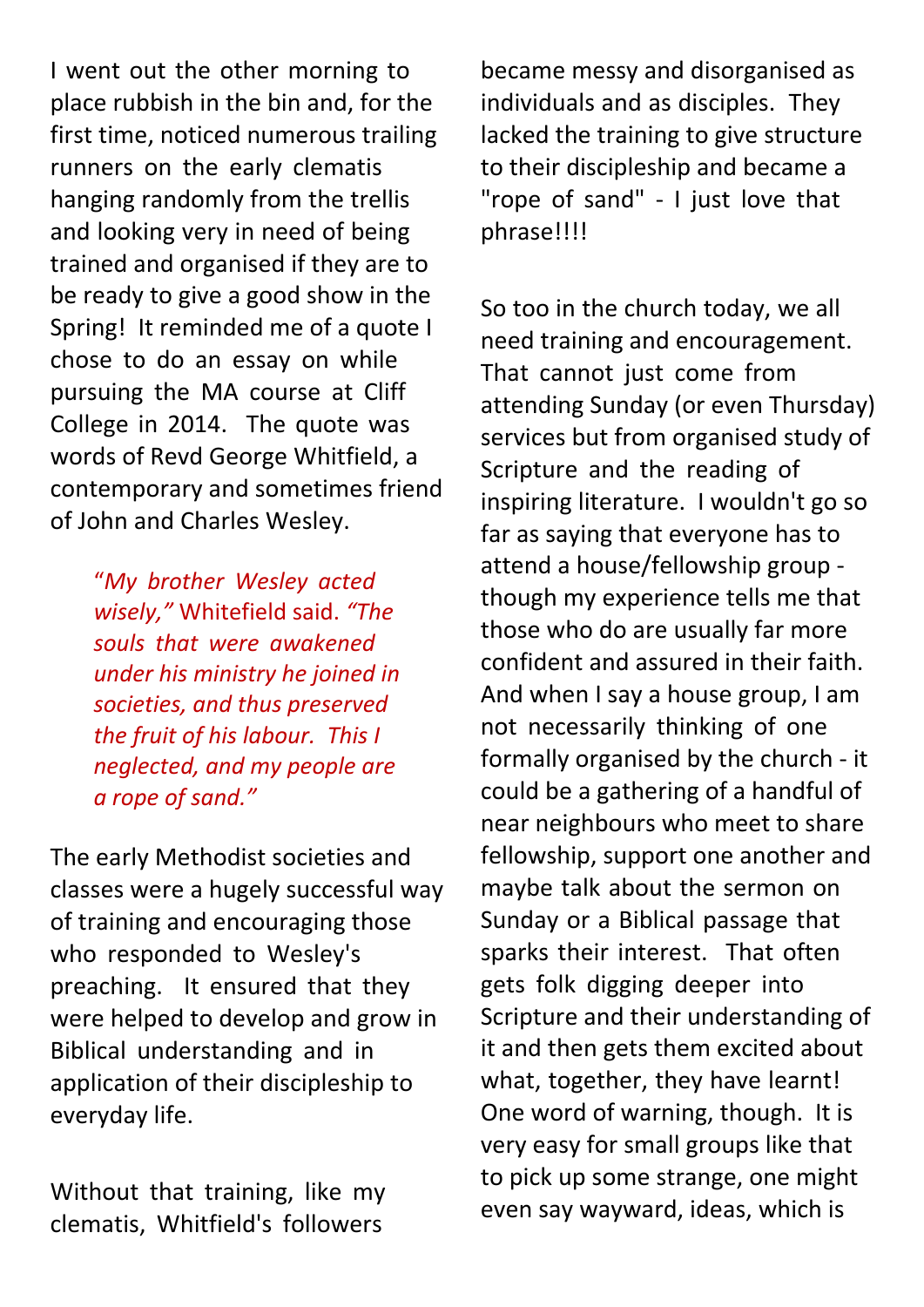why credible study guides and Biblical commentaries are so helpful.

I have also known individuals develop an incredibly deep faith and understanding, not by joining with others, but by their own concerted efforts to read and study - though maybe this is for those who already have the basics and an enthusiasm to dig deeper than their neighbours, and this often puts them in a very good place, in time, to become a teacher themselves. This is why new Local Preachers' are often so enthusiastic as they pursue their training and study.

We all need to grow in faith and understanding no matter how long we have been in the church, but sometimes I think we too easily expect to be 'spoon-fed' rather than taking responsibility for our own growth and by seeking out

fellowship with those around us. That said, I do firmly believe that those who are young in faith need to be carefully nurtured and taught together as it is so easy for those more confident in their faith to intimidate and discourage them, and this is why I am putting my effort into supporting nurture groups at this time.

Let us make this year a year of seeking out how each of us can grow more in faith, to take more responsibility for our own growth and to support others in theirs that we might all become more fruitful. Or as Wesley put it,

*He bids us build each other up ; and, gathered into one, to our high calling's glorious hope we hand in hand go on.*

Arthur

Zetland Park congregation gave £483.44 to **World Mission** during 2016-17, made up from

World Boxes - £248.14 J.M.A. - £103.30 Easter Offering - £132.00

Thank you to all who contributed.

A BIG thank you to all who helped and came to support the **Smiles coffee morning** on 2nd September. £232 was raised. Friends of Redcar Cemetery raised £105 so we were both very pleased.

Thank you Jenny

Jackie Rae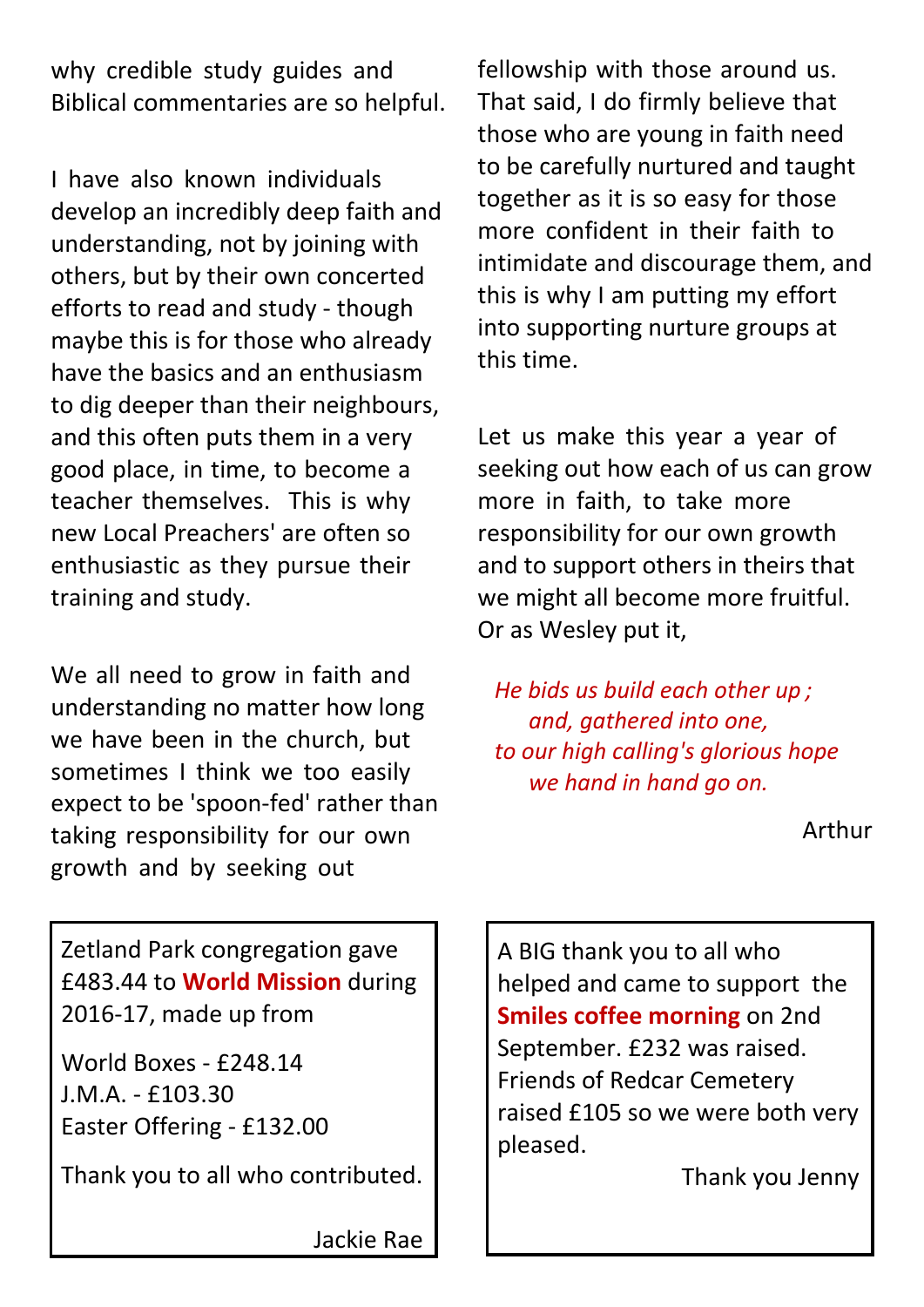## BIBLE SUNDAY October 29th

### At the United Reformed Church, Station Road, Redcar At 4pm

Speaker: Mrs Elizabeth Chadwick: Reader in the Methodist Church

### REDCAR ACTION GROUP FOR BIBLE SOCIETY AUTUMN EVENT

Where: at Newcomen Methodist Church Hall on Saturday October

7 th at 7pm

An evening with Singer Songwriter David Rae

A collection of folk, country and western, 60's selection and sing-alongs

> Price £5 & £3 pounds for under 16's with finger buffet

### **Open the Book**

We now reach 7 Primary Schools in and around Redcar taking bible stories into the schools. Very enjoyable. Come and join us. Age not important.

See Lynn King for further details